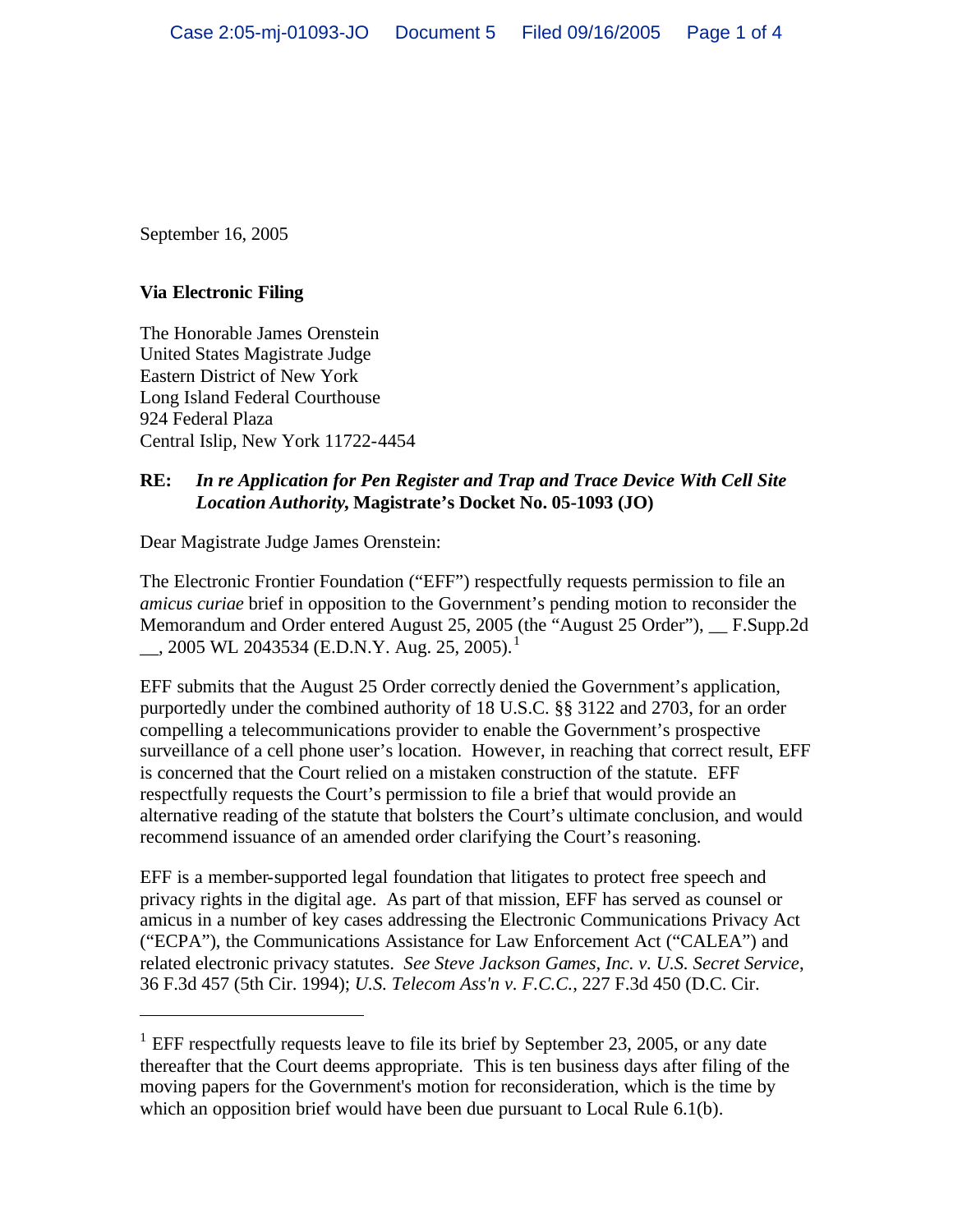The Honorable James Orenstein September 16, 2005 Page 2

 $\overline{a}$ 

2000); *Konop v. Hawaiian Airlines, Inc.*, 302 F.3d 868 (9th Cir. 2002), *cert denied*, 537 U.S. 1193 (2003); *Doe v. Ashcroft*, 334 F.Supp.2d 471 (S.D.N.Y. 2004); and *U.S. v. Councilman*, 418 F.3d 67 (1st Cir. 2005).

The federal statutory regime governing electronic surveillance is a "complex, often convoluted area of the law." *United States v. Smith*, 155 F.3d 1051, 1055 (9th Cir. 1998). EFF seeks to assist the Court in navigating that statutory framework while providing an adversarial balance to the Government's otherwise unchallenged claims. If granted leave to file, EFF would be able to lend its expert voice to the millions of cell phone users with a stake in this decision, who until now have been kept ignorant of the Government's apparently routine abuse of the *ex parte* process. Left unopposed, the Government appears to have successfully hoodwinked a great number of magistrates, baldly misrepresenting the law in order to secretly obtain continuous, real-time location information from telecommunications carriers without probable cause. EFF, if allowed, could offer the Court a crucial opposing viewpoint.

In summary, if this Court were to grant leave, EFF would argue that in reaching its undoubtedly correct conclusion that 18 U.S.C. § 2703(d) does not allow for an order compelling prospective collection of cell location information, the Court misread § 2703(d) to only authorize orders to obtain the "content" of communications. Yet as the Government correctly argues in its motion for reconsideration,  $\S 2703(c)(1)(B)$  explicitly authorizes § 2703(d) orders ("D Orders") for non-content records: "(1) A governmental entity may require a provider of electronic communication service… to disclose a record or other information pertaining to a subscriber to or customer of such service (not including the contents of communications) only when the governmental entity… (B) obtains a court order for such disclosure under subsection (d) of this section." 18 U.S.C. § 2703(c).

Even assuming that cell location information constitutes non-content information pertaining to a subscriber of an electronic communication service, a controversial question, the Government's own electronic evidence manual instructs that a D Order is insufficient to obtain information prospectively.<sup>2</sup> The radical new position now offered

<sup>2</sup> *See* U.S. Department of Justice, *Searching and Seizing Computers and Obtaining Electronic Evidence in Criminal Investigations* at ix, 24 (July 2002), *available at*  http://www.usdoj.gov/criminal/cybercrime/s&smanual2002.pdf ("Any real-time interception of electronically transmitted data in the United States must comply strictly with the requirements of Title III, 18 U.S.C. §§ 2510-2522 [The Wiretap Act], or the Pen/Trap statute, 18 U.S.C. §§ 3121-3127," while "18 U.S.C. §§ 2701-12 ("ECPA")… governs how investigators can obtain stored account records and contents from network service providers....".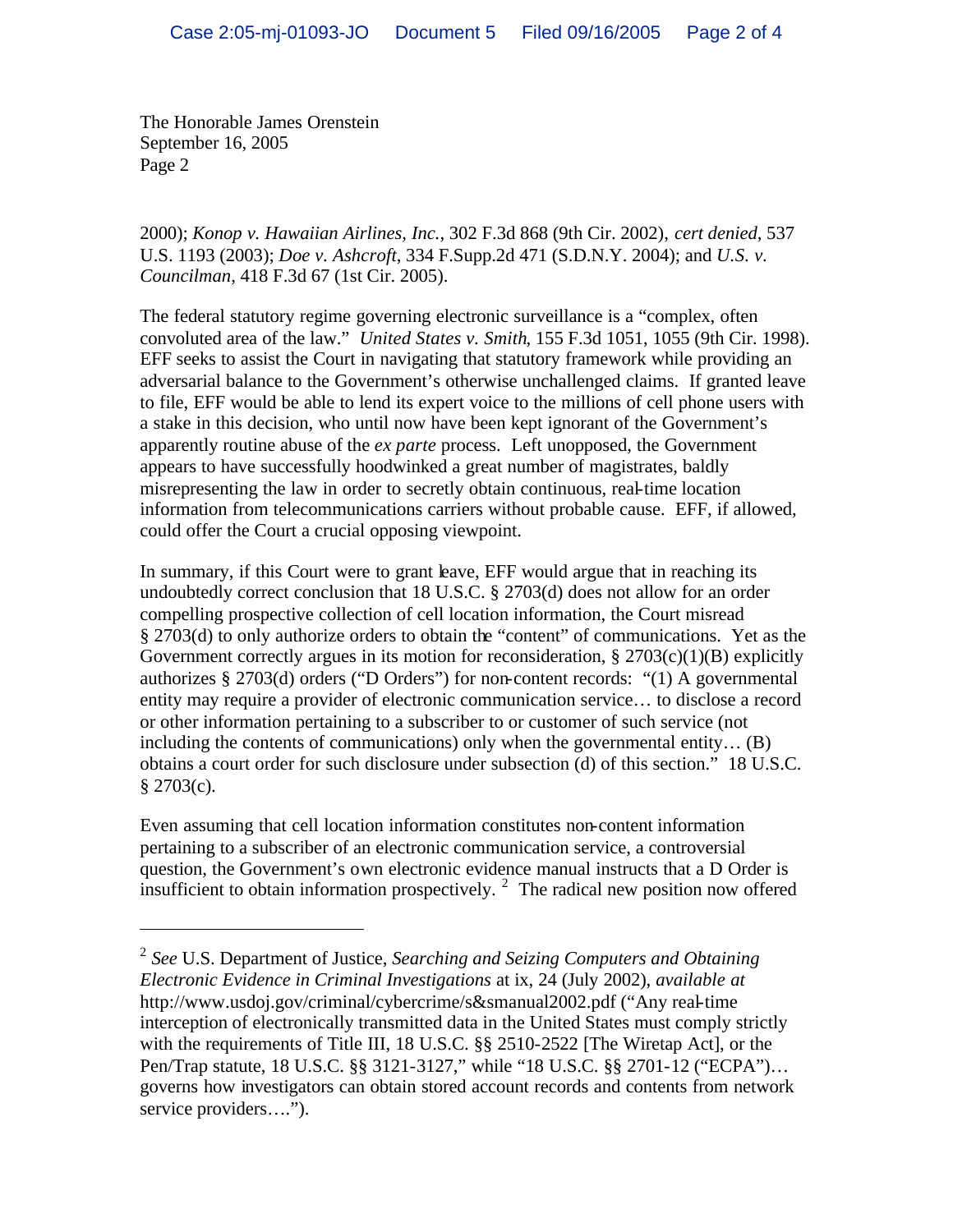The Honorable James Orenstein September 16, 2005 Page 3

 $\overline{a}$ 

by the Government is unsupported by 18 U.S.C. § 2703's plain language or ECPA's legislative history,<sup>3</sup> and is contrary to both academic<sup>4</sup> and industry<sup>5</sup> consensus. Prospective collection of non-content information is instead the province of the Pen-Trap Statute, 18 U.S.C. § 3121 *et seq*. However, as this Court correctly found based on Congress' clear guidance in CALEA, *see* 47 U.S.C. § 1002(a)(2)(B), Pen-Trap Orders applied for under 18 U.S.C. § 3122 and issued under 18 U.S.C. § 3123 cannot be used to authorize or compel the prospective collection of location information.

EFF respectfully requests leave to explain its alternative reading of § 2703 at more length, and assure the Court that although it may have misconstrued some of ECPA's particulars, its ultimate conclusion was correct. EFF also seeks to contest the Government's belated argument that a Pen-Trap Order supplemented with a D Order may compel prospective location tracking. Notably, the Government cannot point to any statutory language, legislative history, case law or academic commentary even suggesting such a hybrid order, much less supporting it. If given leave, EFF could offer more extended discussion of why this statutory Frankenstein that the Government has stitched together out of ill-fitting parts is contrary to privacy law and policy, and of dubious constitutionality.

<sup>&</sup>lt;sup>3</sup> The legislative history of ECPA repeatedly refers to records that are "maintained," "kept," or "stored," and offers absolutely no support for the proposition that 18 U.S.C. § 2703 may be used to obtain prospective collection of information. *See generally*  S. Rep. No. 541, 99th Cong., 2d Sess. (1986), H.R. Rep. No. 647, 99th Cong., 2d Sess. (1986), and 132 Cong. Rec. H4039-01, 1986 WL 776505.

<sup>&</sup>lt;sup>4</sup> See Orin Kerr, *Internet Surveillance Law After the USA PATRIOT Act: The Big Brother That Isn't*, 97 Nw. U.L. Rev. 607, 617 n. 47 (2003) ("The law draws a distinction between prospective Internet surveillance…governed by the Wiretap Act and the Pen Register Statute… and retrospective surveillance…governed by the Electronic Communications Privacy Act…."), and Deirdre Mulligan, *Reasonable Expectations in Electronic Communications: A Critical Perspective on the Electronic Communications Privacy Act*, 72 Geo. Wash. L. Rev. 1557, 1565 (2004) ("The Wiretap Act and Pen Register statute regulate prospective surveillance… and the SCA [i.e., the Stored Communications Act portion of ECPA, 18 U.S.C. 2701 et seq.] governs retrospective surveillance....").

<sup>5</sup> *See* U.S. Internet Service Provider Association, *Electronic Evidence Compliance—A Guide for Internet Service Provider*s, 18 Berkeley Tech. L.J. 945, 951, 957 (2003) (D Orders are for "historical" non-content records, while Pen-Trap Orders are for "any prospective non-content information….").